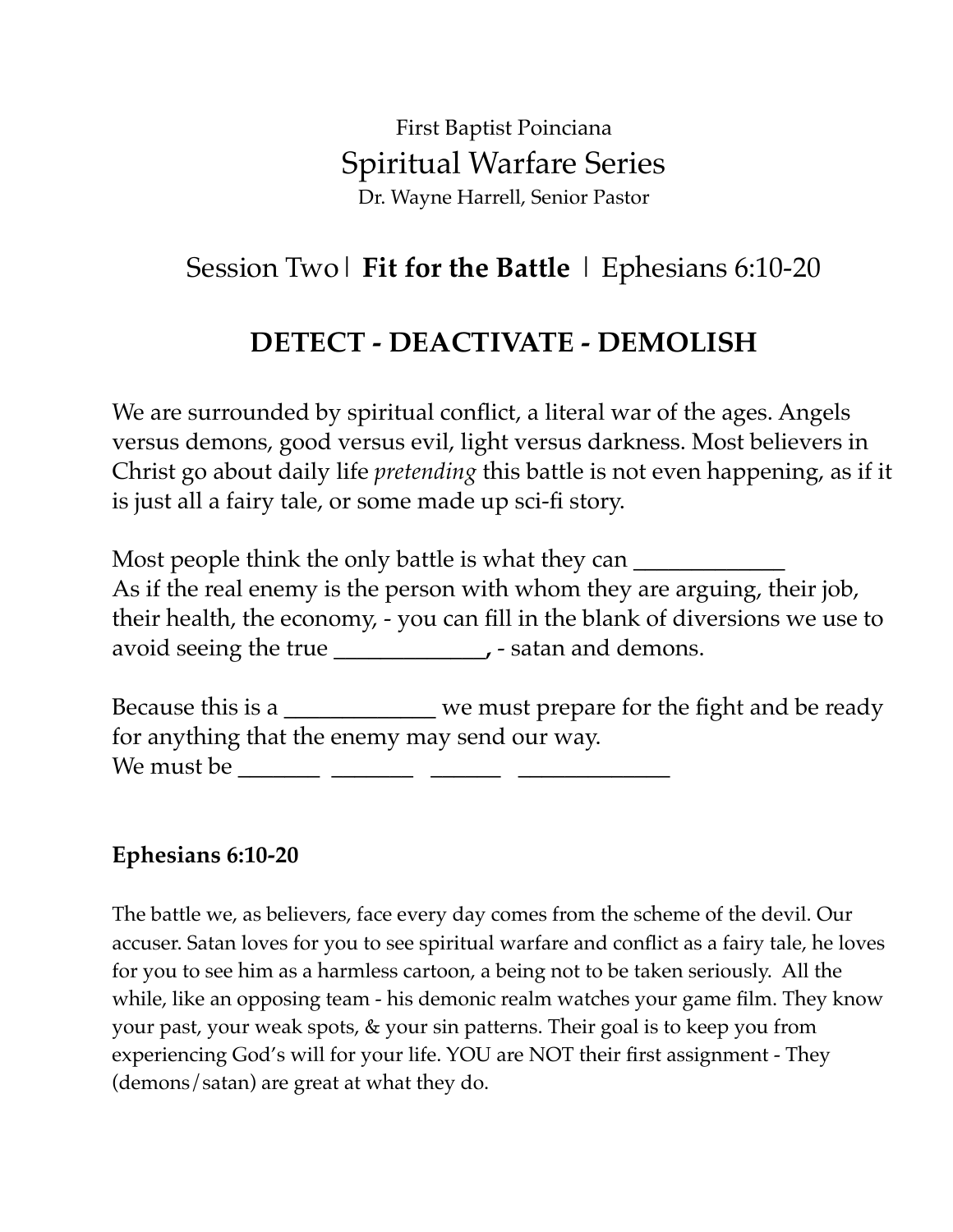## **THIS MEANS WAR. (Vs 10-13)**

1. Our **\_\_\_\_\_\_\_\_\_\_\_\_\_** must come from God, and Him alone.

2. We must put on the **\_\_\_\_\_\_ \_\_\_\_\_\_\_\_\_\_\_\_\_** of God.

3. The schemer (satan) is scheming and we must be ready to **\_\_\_\_\_\_\_\_\_\_\_\_\_** against him. Our struggles are **\_\_\_\_\_\_\_\_\_\_\_\_\_** in the schemes of the devil

*Your human strength won't work! You must fight the spiritual with the spiritual.* Our only hope is found in verse 10-11, that we are **\_\_\_\_\_\_\_\_\_\_\_\_\_\_\_\_\_\_\_** by the Lord, and put on the whole armor of God.

# **KNOW THE REAL ENEMY. (Vs 12-13)**

- **1.** Demonic forces even satan, wants you to believe that others are the issue, causing arguments, divisions, breaks in unity.
- **2.** Satan knows that where he can create conflict he can cause division and where he can cause division, he can cause destruction.

### *How does satan begin this attack on believers, families, and churches?*

- He plants the idea.
- We water and tend it with our thoughts (battle of the mind)
- We speak it to ourselves & others. This is the reaping of the seeds you allowed satan to plant in your mind - now it grows like a weed.

Our attention is transferred from Heavenly (things of God) to Earthly things - **Mark 8:33** 

**Ephesians 4:29 -** includes yourself.

**Matthew 12:36 -** we will give account (did we build up or tear down) **James 1:26 -** Do not render yourself useless to God's Kingdom.

**3.** Our **\_\_\_\_\_\_\_\_\_\_\_\_\_** enemy is satan and demons (rulers, authorities, cosmic powers of darkness, against evil spiritual forces in the heavens.)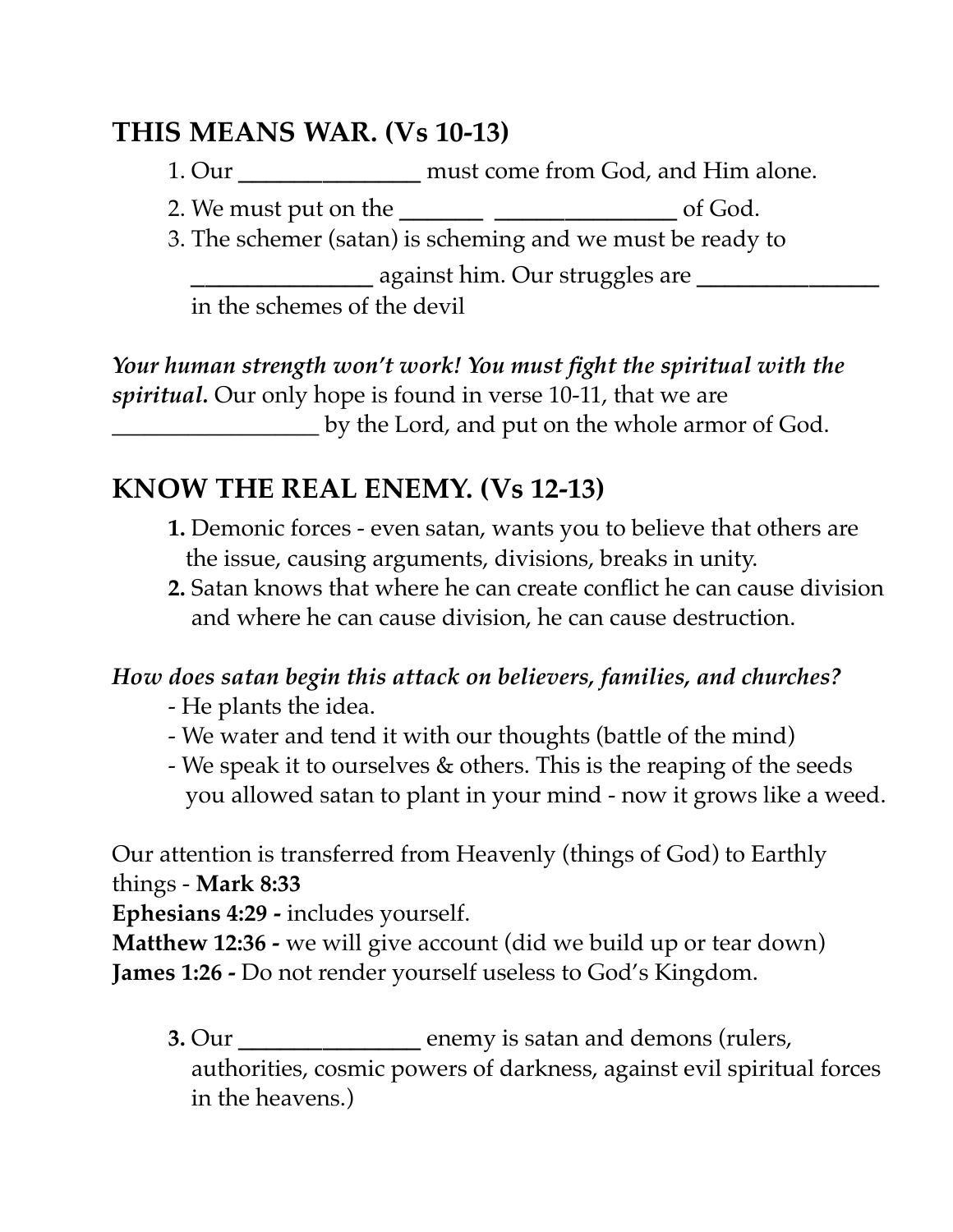## **WE PUT ON THE WHOLE ARMOR. (Vs 14-17)**

1. We must take our **\_\_\_\_\_\_\_\_\_\_\_\_\_**. Be Ready. Do Not Waiver.

#### **Put On The:**

- **Belt of Truth.** This means to live **\_\_\_\_\_\_\_\_\_\_\_\_\_** before God. Satan is a liar, the father of liars. And he cannot function in an environment of truth.
- **Breastplate of Righteousness.** Our righteousness is not our own, we can do no good on our own. **(Isaiah 64:6)** God **\_\_\_\_\_\_\_\_\_\_\_\_\_** Christ's perfect righteousness to us. **(2 Cor. 5:21)**

1. When satan attacks & accuses you, then, fight back with the truth of your righteous standing in Christ Jesus - that is to be reflected by righteous living based on the truth. (The Word of God) Jesus also said - "I AM - the Way, **the Truth** and the Life)

*Living in sin, un-repentant sin, acts of unrighteousness (Eph. 4:31) act as an open invitation for satan and his demonic forces to invade your heart and life in order to defeat us spiritually.*

**- Sandals for the Gospel of Truth.** This is the peace of God that confirms we are going in the right direction. With God on our side who can be against us? Everyone, from every where, from inside the church and outside the church. The promise is not that nothing or no one will come against us when we follow God's direction - the promise is that they will not succeed. They are always instruments and idle mouths of satanic and demonic forces.

**- The Shield of Faith.** Faith is acting like God is telling the **\_\_\_\_\_\_\_\_**. Being obedient to God's view on all matters. Whatever satan fires at you, you will overcome it through faith and believing God's Word. Acting in faith (not sight) is like activating a divine fire extinguisher.